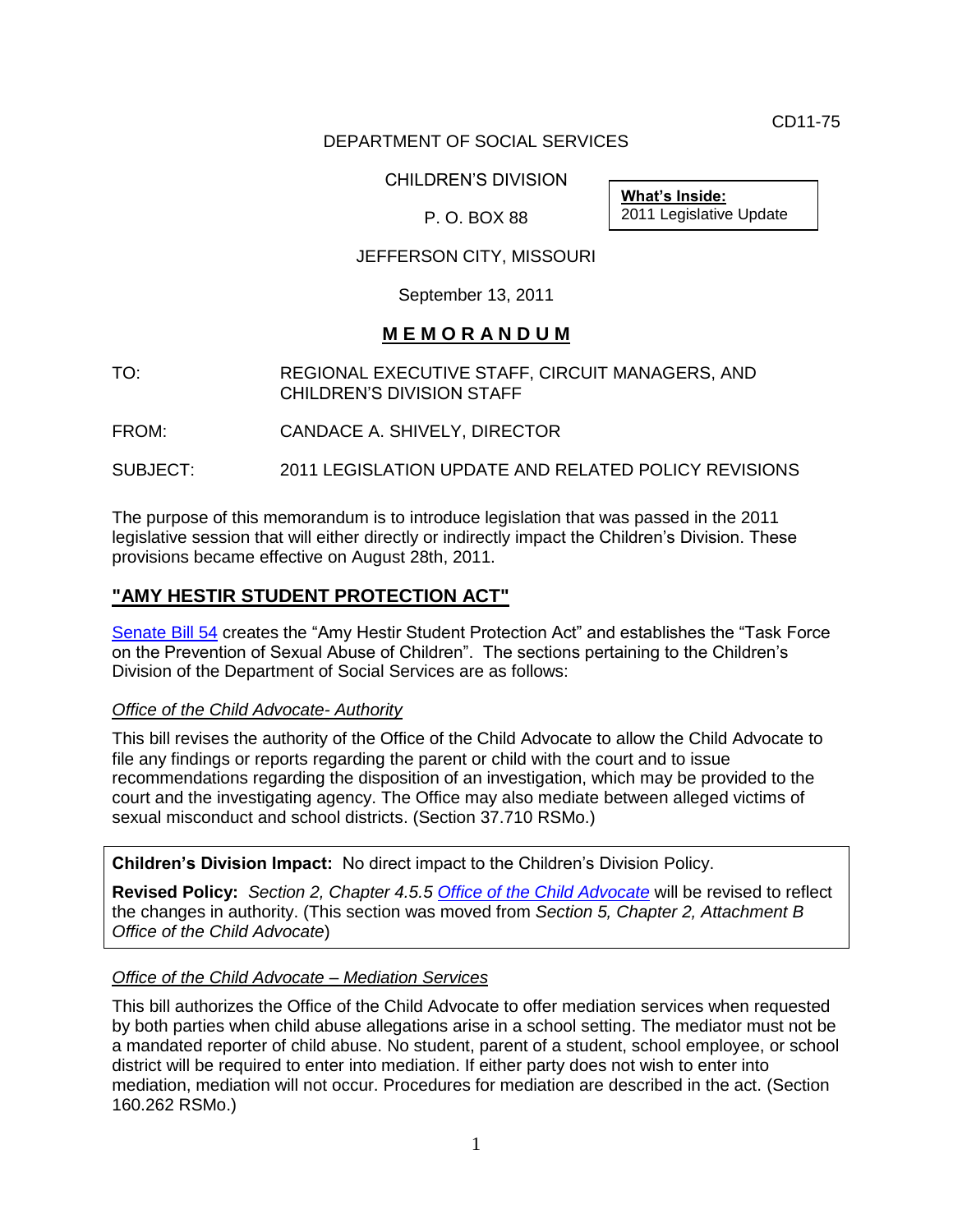**Children's Division Impact:** No direct impact to the Children's Division Policy.

**Revised Policy:** *Section 2, Chapter 4.5.5 [Office of the Child Advocate](/cd/info/cwmanual/section2/ch4/sec2ch4sub5_5.htm)* will be revised to reflect the addition of mediation services. (This section was moved from *Section 5, Chapter 2, Attachment B Office of the Child Advocate*)

# *When a Student Reports Sexual Misconduct by a Teacher or Other School Employee*

This bill provides that if a student reports alleged sexual misconduct by a teacher or other school employee, the employee and the school district superintendent must forward the allegation to the Children's Division within 24 hours, to be investigated by the Division. The school district may investigate the allegations for purposes of determining the accused employee's employment, but not for purposes of determining whether the allegations should be substantiated. (Section 160.261 RSMo.)

Pursuant to [Chapter 566 RSMo,](http://www.moga.mo.gov/statutes/c566.htm) *sexual misconduct* is defined as follows:

- 1<sup>st</sup> degree A person purposely subjects another person to sexual contact without that person's consent.
- 2<sup>nd</sup> degree A person 1) exposes his or her genitals under circumstances in which he or she knows that his or her conduct is likely to cause affront or alarm; 2) has sexual contact in the presence of a third person or persons under circumstances in which he or she knows that such conduct is likely to cause affront or alarm; or 3) Has sexual intercourse or deviate sexual intercourse in a public place in the presence of a third person.
- 3<sup>rd</sup> degree A person solicits or requests another person to engage in sexual conduct under circumstances in which he knows that his/her requests or solicitation is likely to cause affront or alarm.

# **Children's Division Impact:** This is current Division policy.

**Revised Policy:** No revision of policy is required.

# *Task Force on the Prevention of Sexual Abuse of Children*

This bill creates the "Task Force on the Prevention of Sexual Abuse of Children" cited as "Erin's Law." Task Force members must be individuals who are actively involved in the prevention of child abuse and neglect and child welfare. The Task Force must make recommendations for reducing child sexual abuse and submit a final report with its recommendations to the Governor, General Assembly, and State Board of Education by January 1, 2013. The Task Force may also adopt a policy addressing sexual abuse of children, including a curriculum. (Sections 160.2100 and 160.2110 RSMo.)

**Children's Division Impact:** It is believed that the "Task Force on the Prevention of Sexual Abuse of Children" will generate productive discussion and recommendations from a multiple agency perspective to address the problem of child sexual abuse.

**Revised Policy:** These provisions will not require changes in policy.

## *School District Policy Requirement - Teacher-Student Communication*

This bill requires every school district to develop a written policy concerning teacher-student communication and employee-student communications and prohibits teachers from establishing, maintaining, or using a work-related website unless it is available to school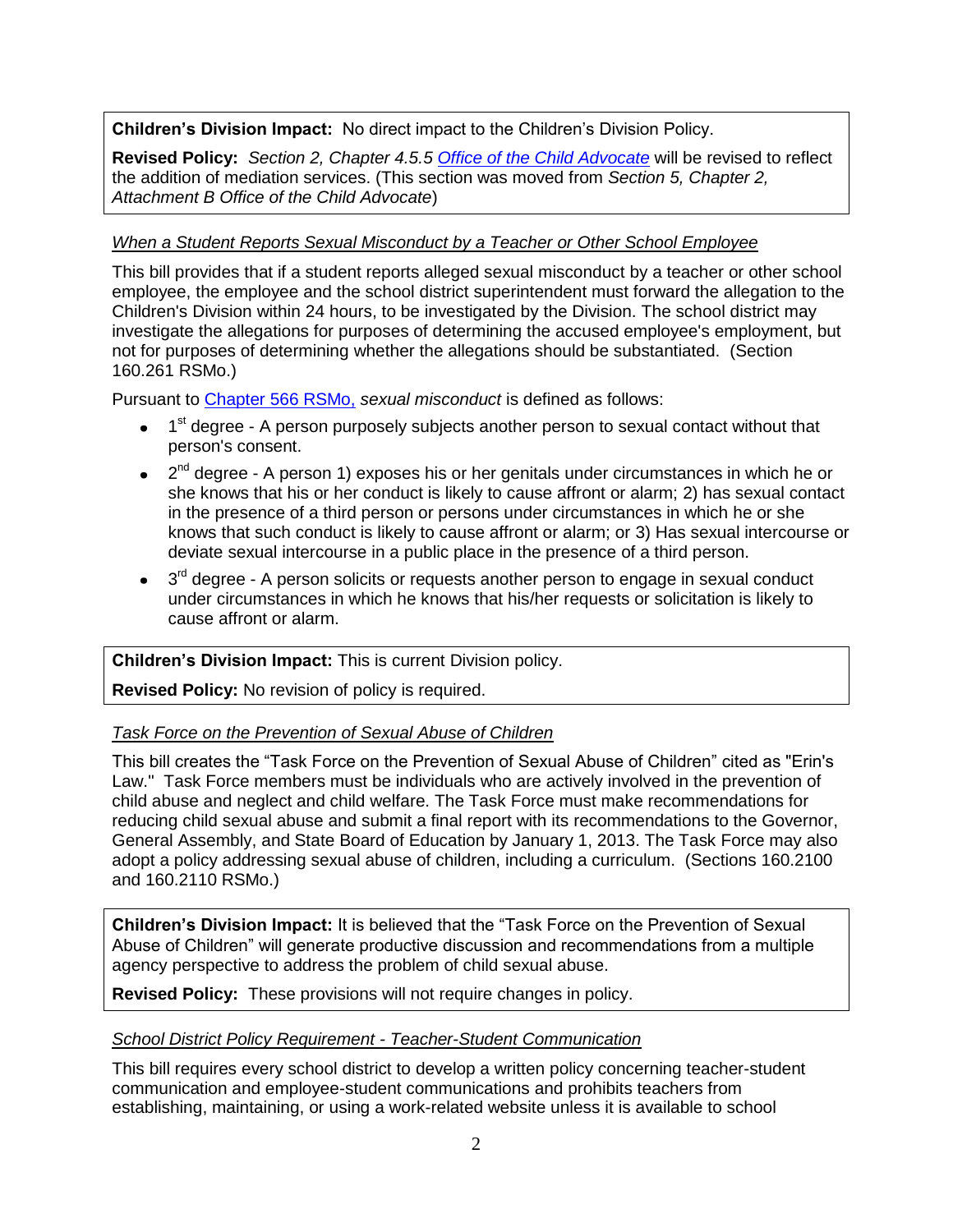administrators and the child's legal custodian, physical custodian, or legal guardian. (Section 162.069 RSMo.)

SB 54 also included several sections restricting the ability of teachers to communicate with students and former students on line through social networking websites such as Facebook. The Missouri State Teacher's Association filed a lawsuit challenging the constitutionality of one of the sections in the law. On August 26, 2011, the Circuit Court of Cole County issued a preliminary injunction prohibiting the State from enforcing one of the sub-sections of the law which prohibits teachers from "maintaining a non-work related internet site which allows exclusive access with a current or former student." (See 162.069.4 RSMo.) The injunction will be in effect for 180 days from August 26, 2011. In the mean time the court will decide whether to make its injunction permanent. It is not expected that this will have any impact on DSS/CD.

**Children's Division Impact:** These provisions do not have a direct impact on Children's Division policy; however the intent of legislation is to employ controls or monitor teacher-student communication to assure that it is appropriate.

**Revised Policy:** No policy revision required.

## *School District Policy Requirement – Training Component for Teachers to Identify Signs of Sexual Abuse*

This bill requires each school district to include in its teacher and employee training a component that provides information on identifying signs of sexual abuse in children and of potentially abusive relationships between children and adults, with an emphasis on mandatory reporting. Training must also include an emphasis on the obligation of mandated reporters to report suspected abuse by other mandatory reporters. (Section 162.069 RSMo.)

**Children's Division Impact:** This provision does not impact the Children's Division policy directly; however will benefit the school system to more effectively identify and address situations in which children have been physically or sexually abused.

**Revised Policy:** No policy revision is required.

# *Background Checks to obtain Teaching Certificate*

In order to obtain a teaching certificate, an applicant must complete a background check as provided in section 168.133 RSMo. (Section 168.021 RSMo.)

**Children's Division Impact:** The intent is to tighten the screening process for applicants who would have access to children in the school system.

**Revised Policy:** No policy revision required.

*Crimes of Sexual Contact with a Student*

This bill adds the crimes of sexual contact with a student while on public school property as well as second and third degree sexual misconduct to the offenses for which a teacher's license or certificate may be revoked. (Section 168.071 RSMo.)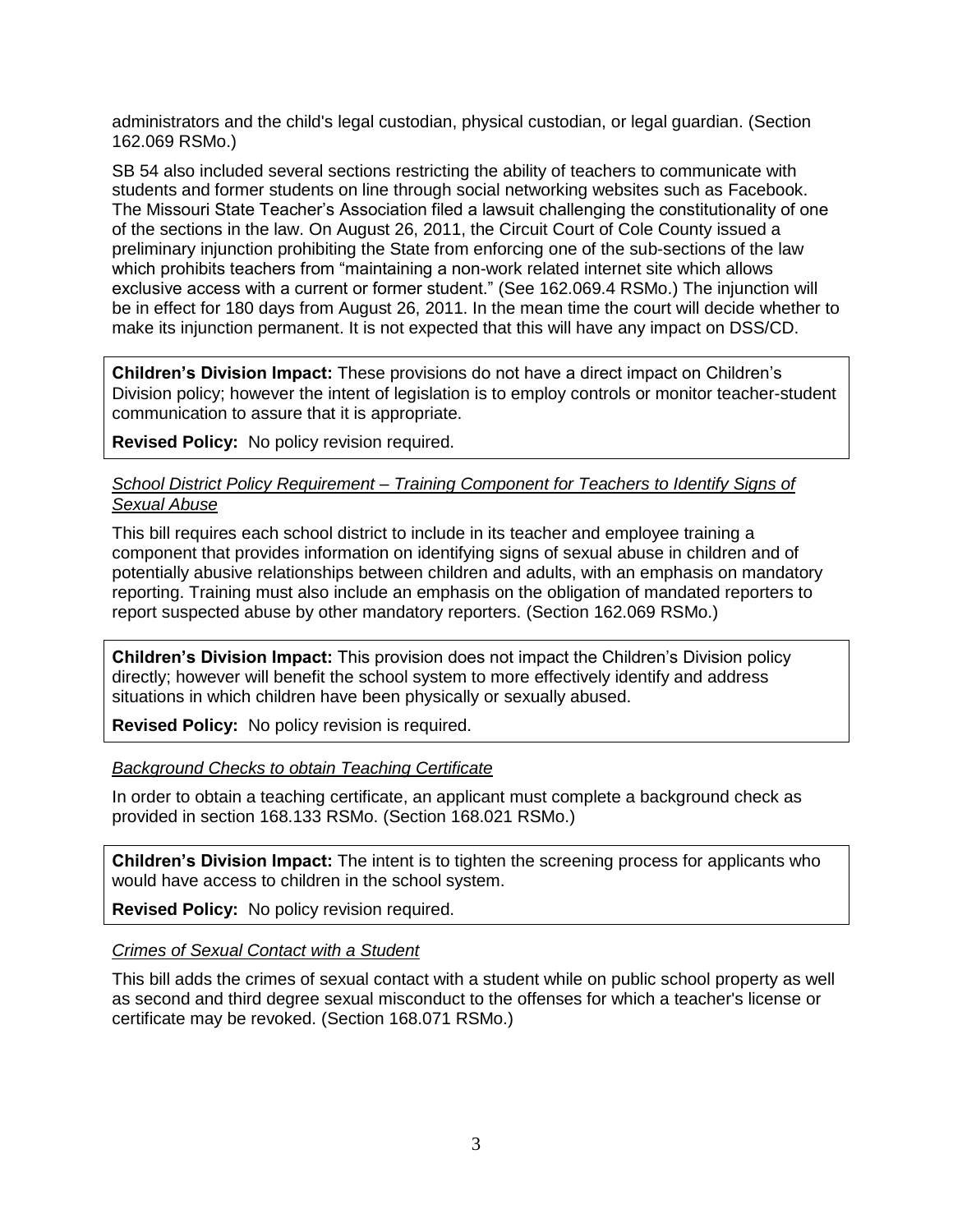**Children's Division Impact:** This does not impact Children's Division directly, but provides the school system with more means of keeping individuals with a history of sexual offenses out of the school system.

**Revised Policy:** No policy revisions are required.

## *Criminal Background Check for School Bus Drivers*

School districts are responsible for conducting the criminal background check on bus drivers they employ. (Section 168.133 RSMo.)

**Children's Division Impact:** This does not impact Children's Division directly, but provides the school system with more means of keeping individuals with a history of sexual offenses out of the school system.

**Revised Policy:** No policy revisions are required.

## *Third Party Reporter Immunity from Civil and Criminal Liability who Report to an Employee of a School District*

This bill provides that third-party reporters of child abuse who report an alleged incident to any employee of a school district are immune from civil and criminal liability if the report is made in good faith. (Section 210.135 RSMo.)

**Children's Division Impact:** Protection from third party civil and criminal liability when a report is made in good faith will encourage reporters to report or cause a report to be made if child abuse is suspected.

**Revised Policy:** No policy revision required, however information should be updated in material and training given to mandated reporters.

## *Children's Division to provide information about the Office of the Child Advocate*

This bill requires the Children's Division to provide information about the Office of the Child Advocate and services it may provide to any individual who is not satisfied with the results of an investigation. (Section 210.145 RSMo.)

**Children's Division Impact:** This is current Division policy.

**Revised Policy**: No Division Policy is required; however *Section 2, Chapter 4.5.5 [Office of the](/cd/info/cwmanual/section2/ch4/sec2ch4sub5_5.htm)  [Child Advocate](/cd/info/cwmanual/section2/ch4/sec2ch4sub5_5.htm)* is being moved from *Section 5, Chapter 2, Attachment B Office of the Child Advocate*)

## *Reopening Concluded Investigations for Review*

This bill modifies section 210.152 RSMo. to allow the Children's Division to reopen a case for review at the request of the alleged perpetrator, the alleged victim, or the Office of the Child Advocate if new, specific, and credible evidence is obtained resulting in the Division's decision being made based on fraud or misrepresentation of material facts relevant to the Division's decision and that absent such fraud or misrepresentation the Division's decision would have been different. (Section 210.152.3 RSMo.)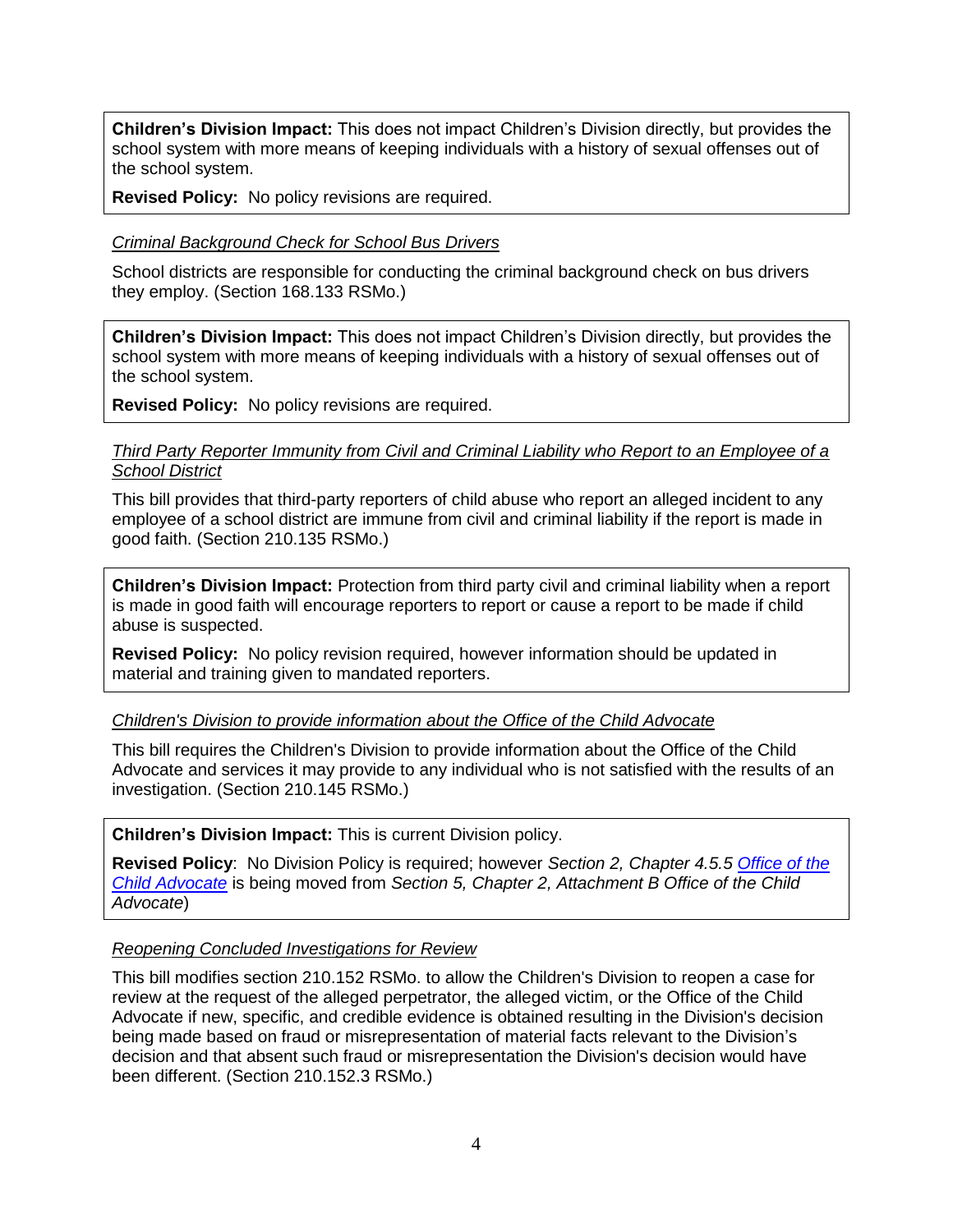The Division does not anticipate a large number of cases meeting these criteria; however, the procedure for requesting, screening and conducting "Senate Bill 54 Reviews" has been developed and added to the manual. Additionally, the *Senate Bill 54 Review Request (CD-SB54),* to initiate the process.

Individuals eligible to request a Senate Bill Review may contact their local office, Central Office or access the CD-SB54 from the Children's Division Eforms webpage. The local CD office or Central Office will give the individual the form or direct the individual to the Eforms website. The requestor is to complete the first section of the form and send the request to Central Office to the attention of Scott Montgomery, Program Development Specialist, to begin the screening/review process.

# **Criteria for Reopening a Case for a SB-54 Review**

- *1. Who May Request that a Case be Reopened for Review?*
	- The alleged perpetrator;
	- The alleged victim;
	- The alleged victim's parent, legal custodian, or legal guardian if the victim is under age 18; or
	- The Office of the Child Advocate.
- *2. What types of cases are accepted for review?*

Only investigations with a final determination will be reopened for review. A final determination is:

- Preponderance of the evidence findings in which the alleged perpetrator has let sixty (60) days elapse without requesting an appeal and notification has been sent; or
- Preponderance of the Evidence findings, in which the alleged perpetrator has requested appeal and the CA/N Review Board has either upheld or overturned the Division's Decision and notification has been sent.
- Unsubstantiated findings by the Division; and notification has been sent.
- *3. Timeframe for making a request*
	- Requests are accepted from the point of the Division's final determination up to one (1) year.
	- If a request is made to reopen a case for review and a final determination has not been made, screening to review the case will be delayed until the determination is final.
	- If a case is pending before a court of this state; or a court has entered a final judgment after de novo judicial review pursuant to section 210.152, it will not be eligible for review.
- *4. Criteria for accepting a SB 54 Review* 
	- Information obtained must be new, specific, and credible evidence obtained that the Division's decision was based on fraud or misrepresentation of material facts and that absent such fraud or misrepresentation the Division's decision would have been different.
	- *Material Facts* refer to facts that are "relevant" to the case at hand. Material facts are the facts that have a direct effect on the final determination.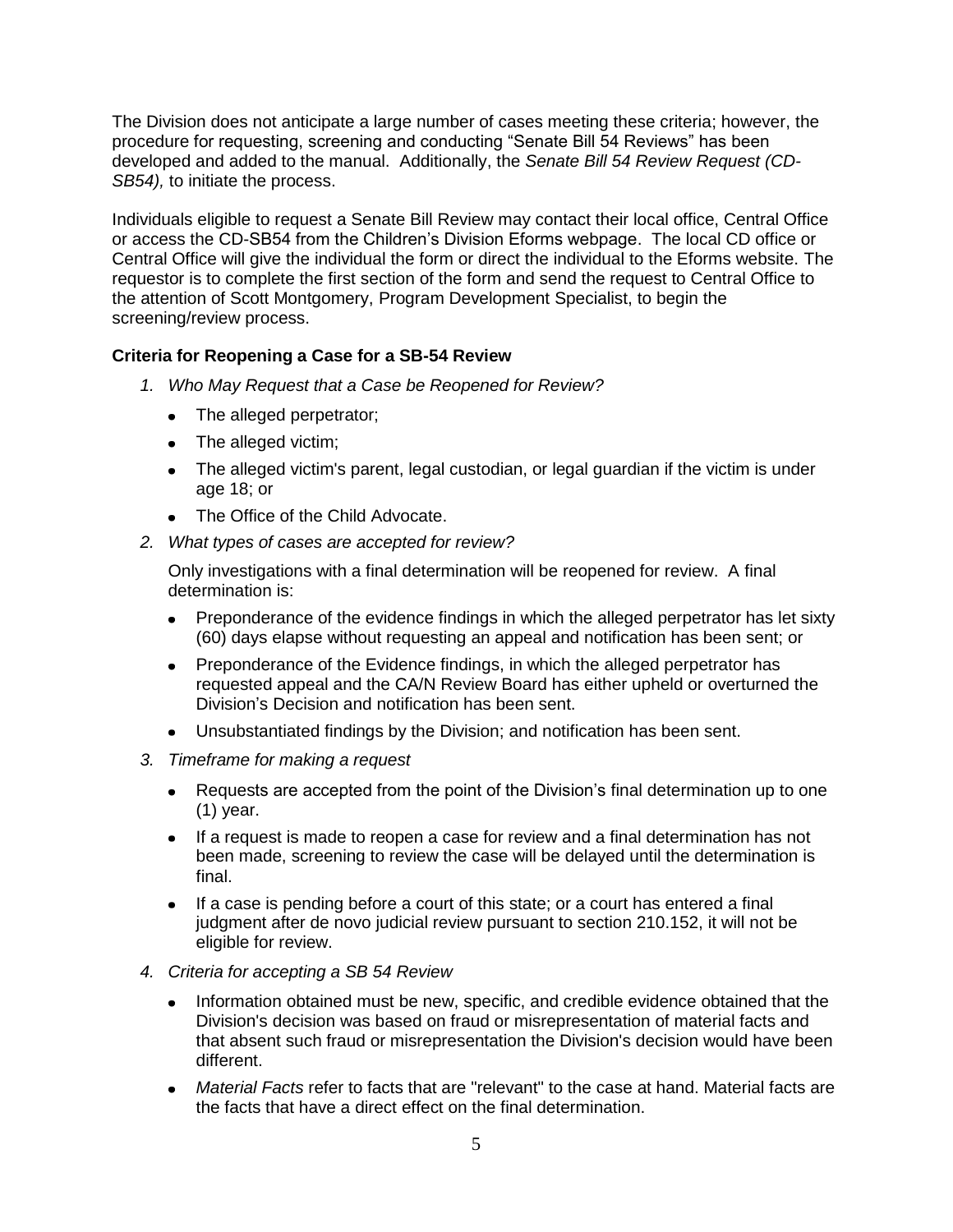- The basis for reopening a case for review **shall not** be based on any information which the person requesting the review knew, should have known, or could by the exercise of reasonable care have known before the date of the Division's final decision, unless the person shows by a preponderance of the evidence that he or she could not have provided such information to the Division before the date of the Division's final decision.
- *5. Outcome of the Revi*e*w Process*
	- In consultation with the Division of Legal Services, Central Office will make a screening determination and formulate an appropriate plan of action depending on the circumstances of the case.
	- The requestor shall be notified of the action taken and final disposition of the case.

This legislation also provides that, other than the Office of the Child Advocate, any person who makes a request to reopen a case for review based on facts which the person knows to be false or misleading or who acts in bad faith or with the intent to harass the alleged victim or perpetrator shall not have immunity from any liability, civil or criminal, for providing the information and requesting that the Division reopen the investigation and is guilty of a class A misdemeanor.

#### **Revised Policy:**

Section 2, Chapter 4.5 [Alleged Perpetrator Appeal Process Overview](http://dss.mo.gov/cd/info/cwmanual/section2/ch4/sec2ch4sub5.htm) Section 2, Chapter 4.5.4 [Senate Bill 54 Review](/cd/info/cwmanual/section2/ch4/sec2ch4sub5_4.htm)

## **[Forms and Instructions:](http://dss.mo.gov/cd/info/forms/index.htm)**

Senate Bill 54 Review Request (CD-SB54) Senate Bill 54 Review Disposition Notification (CD-SB54C) Description of the Investigation (CS-24)

## *Statute of Limitations for the Prosecution of Sexual Offenses*

This bill modifies the current statute of limitations for the prosecution of unlawful sexual offenses involving a person eighteen years of age or younger so that such a prosecution must be commenced within thirty years after the victim reaches the age of eighteen. (Section 566.037 RSMo.)

**Children's Division Impact:** This provision does not impact the Division directly, because the Division does not investigate incidents after the victim has turned 18; however this law may prevent a perpetrator from reoffending on future victims.

**Revised Policy:** No Policy revision required.

# **FOSTER CARE AND ADOPTION**

[House Bill 604](http://www.house.mo.gov/billsummary.aspx?bill=HB604&year=2011&code=R%20) and [House Bill 431](http://www.house.mo.gov/billsummary.aspx?bill=HB431&year=2011&code=R%20) contain duplicate provisions related to foster care and adoptive parent recruitment and retention. This legislation establishes the following:

## *Foster Care and Adoptive Parents Recruitment and Retention Fund*

These provisions establish the *Foster Care and Adoptive Parents Recruitment and Retention Fund,* which upon appropriation, must be administered by the Department of Social Services and used to grant awards to licensed community-based foster care and adoption recruitment programs. These provisions create a mechanism (tax returns) for collecting the fund and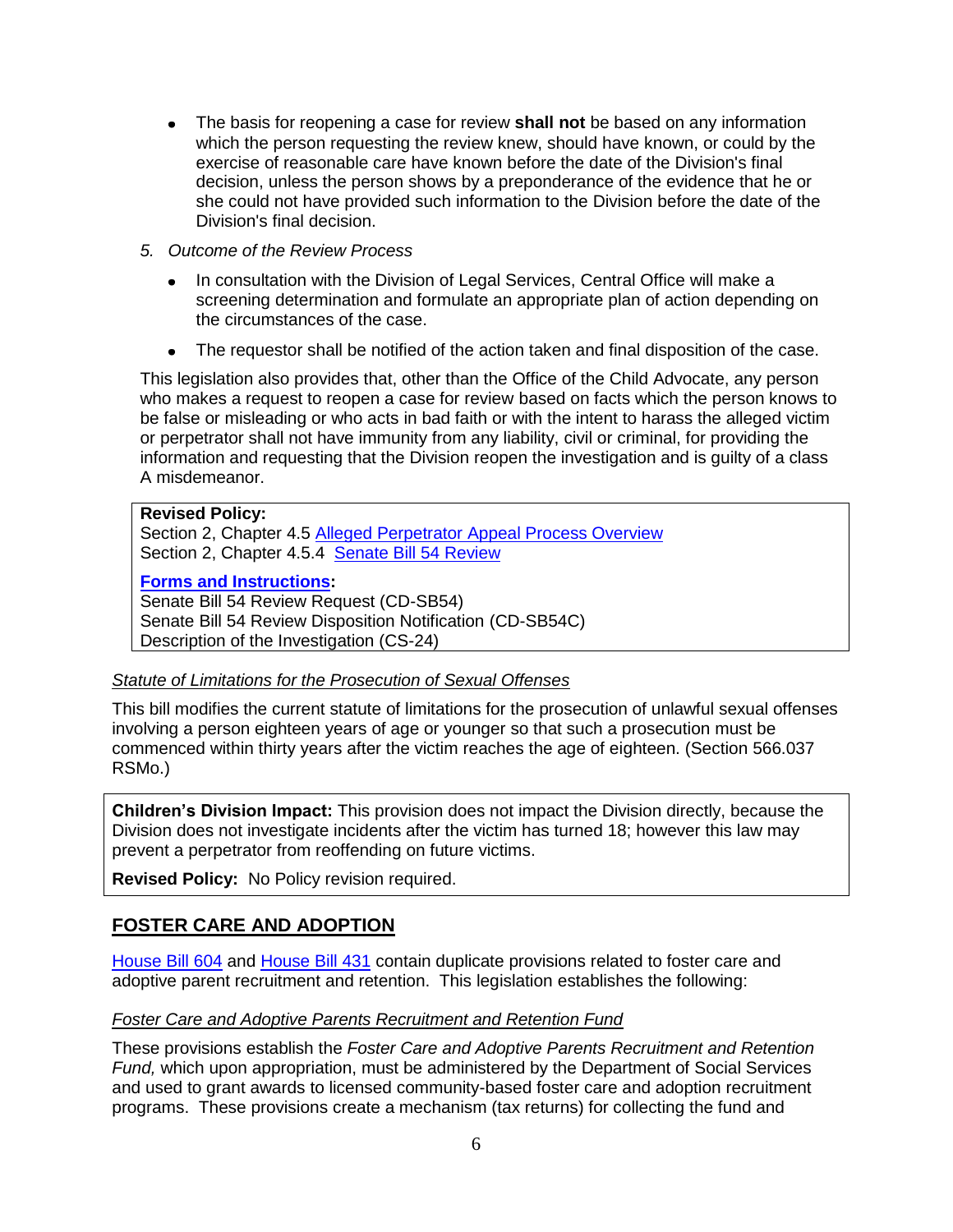establish the *Foster Care and Adoptive Parents Recruitment and Retention Board* to administer the fund. (Sections 143.1015 RSMo. and 453.600 RSMo.)

**Children's Division Impact:** This fund will potentially create more opportunities to promote foster care and adoption recruitment programs which could increase the number of much needed foster care and adoptive placements for children in the state's custody.

**Revised Policy:** This legislation will not require changes in policy.

## *Task Force on Foster Care Recruitment, Licensing, and Retention*

These provisions require that the Children's Division convene a task force to review the recruitment, licensing and retention of foster and adoptive parents statewide. The taskforce shall include representatives from the Children's Division; the Department of Social Services; and representatives from the private sector and faith-based community who provide recruitment and licensure services. The purpose of the task force will be to study the extent to which changes in the system of recruiting, licensing, and retaining foster and adoptive parents would enhance the effectiveness of the system statewide. Findings and recommendations will be forwarded to the General Assembly and to the Governor by December 1, 2011. (Section 210.112 RSMo.)

**Children's Division Impact:** The Children's Division is required to convene this taskforce.No policy impact at this time, however depending on the findings/recommendations, this information may lead to improvements and policy revisions in the future.

**Policy Revision:** No policy revision is required.

# *Access to Foster Home Records*

Current law provides that any parent or legal guardian may have access to investigation records kept by the Division regarding a decision for the denial of, or the suspension or revocation of, a license to a specific person to operate or maintain a foster home if such specific person does or may provide services or care to a child of the person requesting the information. The Children's Division is required to include information pertaining to the nature and disposition of any denial, suspension or revocation of a license to operate a foster home. This bill specifies "only" information pertaining to the nature and disposition of any denial, suspension or revocation of a license to operate a foster home, shall be provided in this response. (Section 210.498 RSMo.)

**Children's Division Impact:** Current policy, Section 4, Chapter 2.6.1 [Out-of-Home Care](http://dss.mo.gov/cd/info/cwmanual/section5/ch2/sec5ch2sub6.htm)  [Provider Records](http://dss.mo.gov/cd/info/cwmanual/section5/ch2/sec5ch2sub6.htm) , designates responsibility of determining whether license suspension or revocation information may be released to the Division of Legal Services (DLS) under section 210.498 RSMo.

**Revised Policy:** Division policy revision is not required.

## *Foster Placement Order of Preference*

This bill establishes an order of preference for placement of a child as follows:

- *1.* Grandparents and relatives;
- *2.* A trusted adult that has a preexisting relationship with the child, such as a godparent, teacher, neighbor, or fellow parishioner who voluntarily agrees to care for the child; and
- *3.* Any foster parent who is currently licensed and capable of accepting placement of the child. (Section 210.565 RSMo.)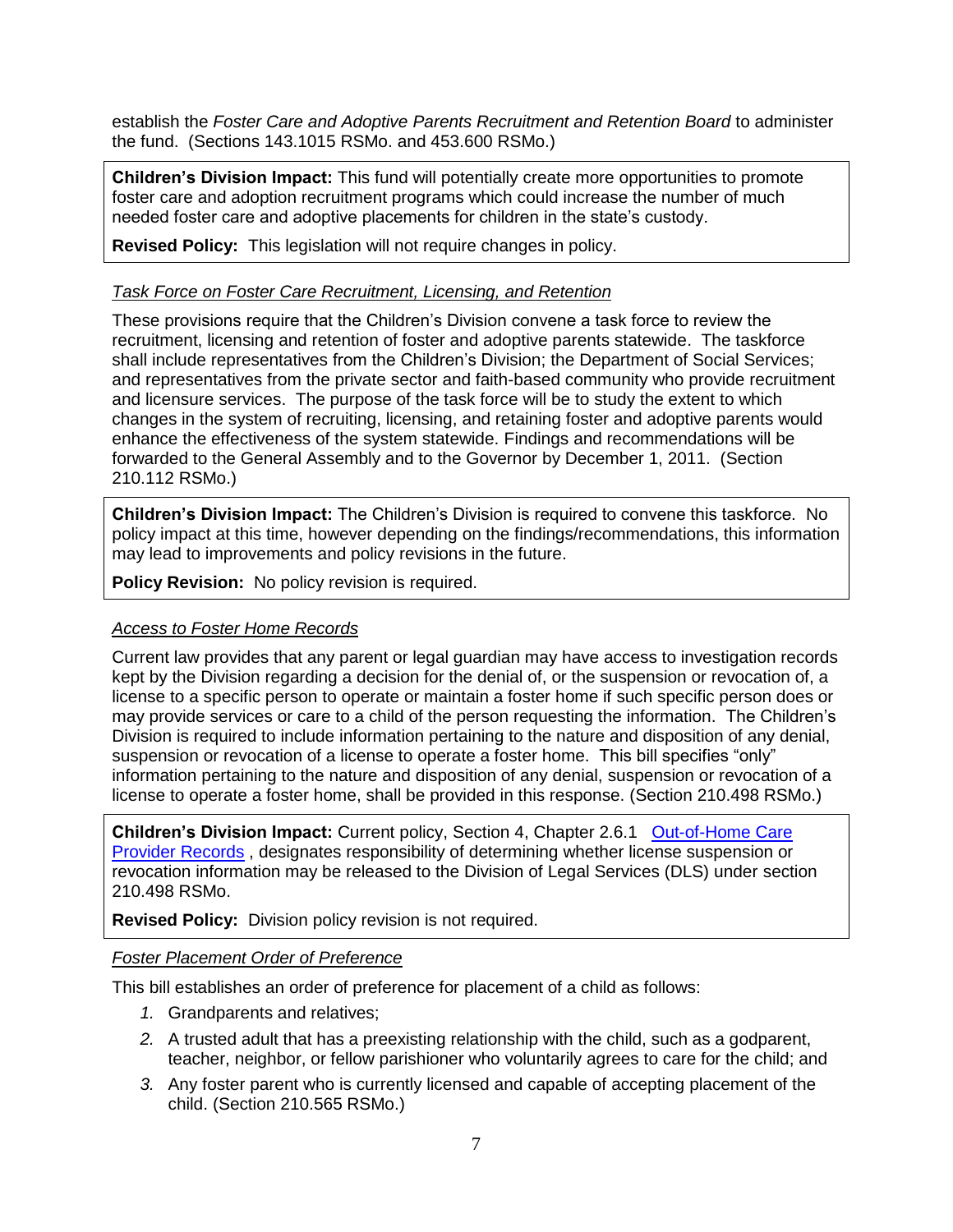**Children's Division Impact:** These provisions clearly specify in statute a general order of preference for the placement of the child. Deviation from this order, because a placement is contrary to the best interest and safety of the child, must be clearly documented.

**Revised Policy:** Section 4, Chapter 4, Subsection 2 Guidelines for Initial Placement Resource **Selection** 

Section 4, Chapter 4, Subsection 5 Selecting the Placement Resource

Section 4, Chapter 4, Attachment B Guidelines to Placement Options, Criteria and Selection (This section is deleted. The content has been integrated into Section 4, Chapter 4, Subsection 2 Guidelines for Initial Placement Resource Selection

## *Sibling Placement*

This bill requires the Children's Division to make reasonable efforts to place siblings in the same foster care, kinship, guardianship, or adoptive placement, unless doing so would be contrary to the safety or well-being of any of the siblings. If siblings are not placed together, the Children's Division is required to make reasonable efforts to provide frequent visitation or other ongoing interaction between the siblings, unless this interaction would be contrary to a sibling's safety or well-being. (Section 210.565 RSMo.)

**Children's Division Impact:** This is current Children's Division policy, however statutory references have been added to policy.

## **Revised Policy:**

Section 4, Chapter 4, Subsection 2 Guidelines for Initial [Placement Resource Selection](http://dss.mo.gov/cd/info/cwmanual/section4/ch4/sec4ch4sub2.htm) Section 4, Chapter 7, Attachment D, [Sibling Placement Guidelines](http://dss.mo.gov/cd/info/cwmanual/section4/ch7/sec4ch7attachd.htm)

# *Expedited Foster Care License*

This bill adds that any person receiving a preference may be licensed in an expedited manner if the child is placed in such person's care. This includes a trusted adult that has a preexisting relationship with the child, such as a godparent, teacher, neighbor, or fellow parishioner who voluntarily agrees to care for the child. (Section 210.565 RSMo.)

**Children's Division Impact:** This bill gives the Division discretion to expedite licensing to persons receiving a preference if appropriate.

**Revised Policy:** This will not require Division policy revision.

## *Missouri State Foster Care and Adoption Board*

These provisions establish in statute the "Missouri State Foster Care and Adoption Board", which shall provide consultation and assistance to the Department and shall draft and provide an independent review of the Children's Division policies and procedures related to the provision of foster care and adoption in Missouri. Additionally, the board shall determine the nature and content of in-service training which shall be provided to foster and adoptive parents in order to improve the provision of foster care and adoption services to children statewide consistent with section 210.566 RSMo.. (Section 210.617 RSMo.)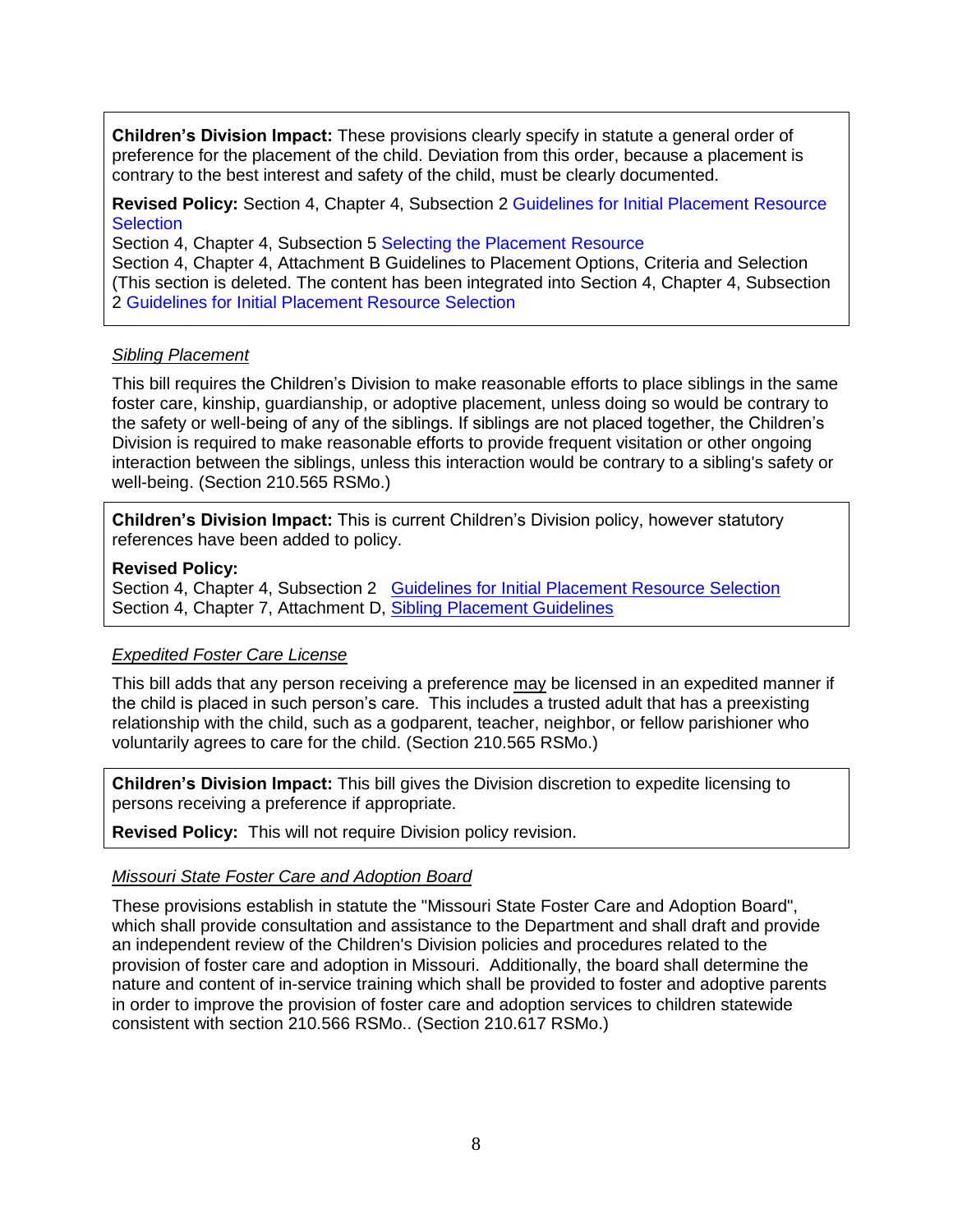**Children's Division Impact:** The Missouri State Foster Care and Adoption Board is already active. The partnership between the Missouri State Foster Care and Adoption Board and the Division, has always been valuable in the development of Division policy, recruitment and retention efforts and in-service training.

**Revised Policy:**

Section 1, Chapter 3, Attachment A, [Foster Parent Bill of Rights and Responsibilities](http://dss.mo.gov/cd/info/cwmanual/section1/ch3/sec1ch3attacha.htm)

# **ADOPTION RECORDS**

[Senate Bill 351](http://www.senate.mo.gov/11info/BTS_Web/Bill.aspx?SessionType=R&BillPrefix=SB&BillSuffix=351) modifies provisions regarding adoption records.

- This bill modifies current law to allow the adopted adult's lineal descendants to receive non-identifying information concerning undisclosed biological parents or siblings if the adopted adult is deceased. "Lineal descendants" include adopted children and their descendants. (Section 472.010 RSMo.)
- This bill allows lineal descendants if the adopted adult is deceased, to request identifying information of the undisclosed biological parents from the circuit court having original jurisdiction.
- This bill provides that consent from the adoptive parent is no longer required when the adopted adult is requesting identifying information of the biological parent.
- If a biological parent authorizes the release of information or if a biological parent is found to be deceased, the court shall disclose the identifying information as to that biological parent to the adopted adult as long as the other biological parent is 1) unknown; 2) known but cannot be found and notified; 3) deceased; or 4) has filed with the court an affidavit authorizing the release of information.
- This bill provides that adopted adults may obtain identifying information on adult siblings with the sibling's consent without the court having to find that such information is necessary for health-related purposes. (Section 453.121 RSMo.)

**Children's Division Impact:** This bill generally extends the rights and circumstances in which an adopted adult's lineal descendents can receive identifying or non-identifying information about the adopted adult's biological parents or siblings.

**Revised Policy:** Section 4, Chapter 26, subsection 3 [Guidelines for Determining Grounds or](http://dss.mo.gov/cd/info/cwmanual/section4/ch26/sec4ch26sub3.htm)  [Triggering Events for Termination of Parental Rights](http://dss.mo.gov/cd/info/cwmanual/section4/ch26/sec4ch26sub3.htm) Section 5, Chapter 2, subsection 6 [Out-of-Home Care Provider Records](http://dss.mo.gov/cd/info/cwmanual/section5/ch2/sec5ch2sub6.htm)

# **THE MISSOURI TASK FORCE ON PREMATURITY AND INFANT MORTALITY**

[House Bill 555](http://www.house.mo.gov/billsummary.aspx?bill=HB555&year=2011&code=R%20) contains provisions to establish the "Missouri Task Force on Prematurity and Infant Mortality" within the Children's Services Commission. Designates members, duties and requires the taskforce to submit a report on findings to the Governor and General Assembly on or before December 31, 2013. (Section 210.105 RSMo.)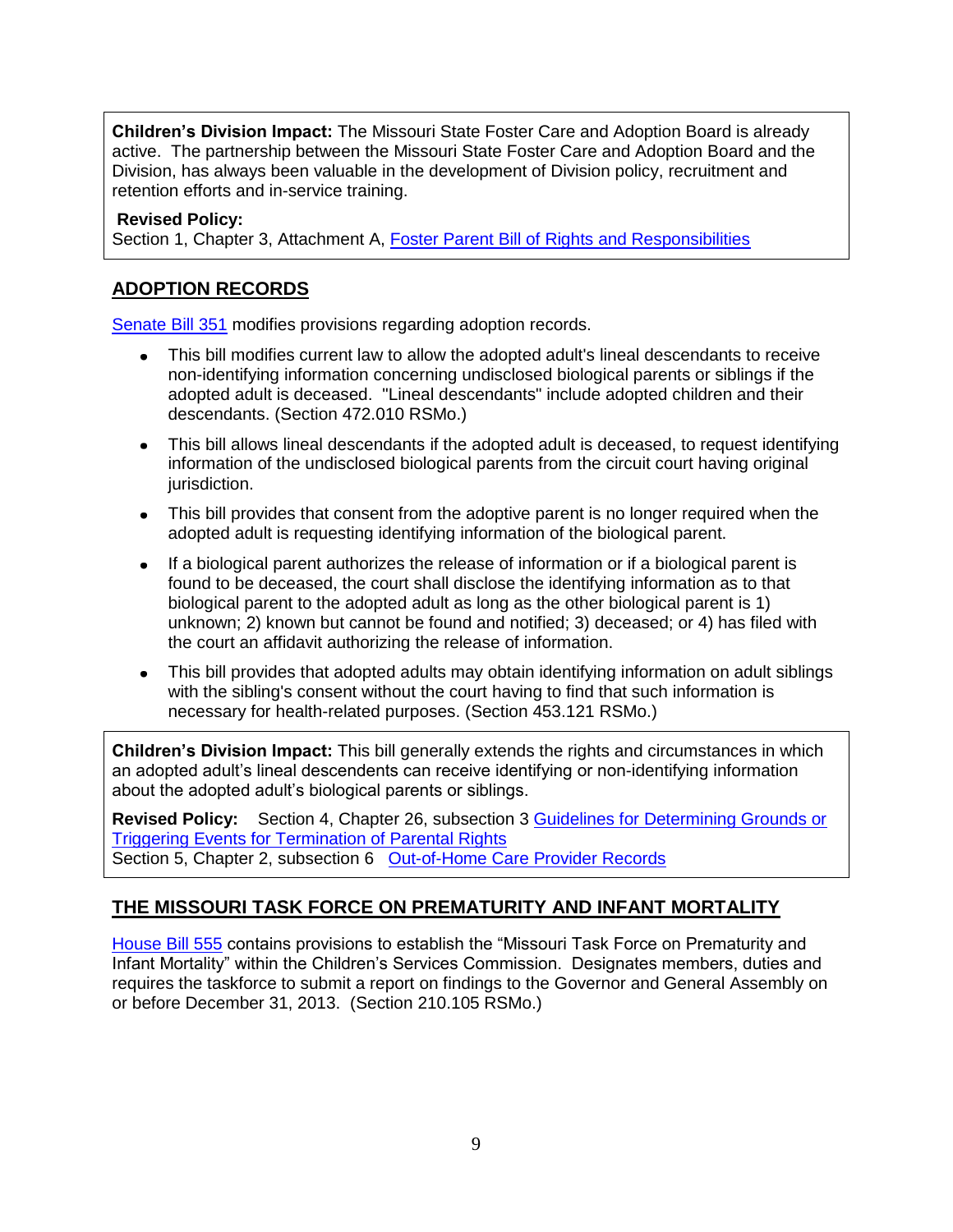**Children's Division Impact:** These provisions may provide information to address problems related to prematurity and infant mortality, which may lead to improvements and policy revisions in the future.

**Revised Policy:** No policy revisions required.

# **RIGHTS OF INDIVIDUALS WITH DISABILITIES OR DISEASE**

[House Bill 555,](http://www.house.mo.gov/billsummary.aspx?bill=HB555&year=2011&code=R%20) [House Bill 604](http://www.house.mo.gov/billsummary.aspx?bill=HB604&year=2011&code=R%20), and [House Bill 648](http://www.house.mo.gov/billsummary.aspx?bill=HB648&year=2011&code=R%20) contain duplicate provisions related to rights of individuals with disability or disease. The sections pertaining to the Children's Division are as follows:

## *Removal of a Child from a Parent's Custody*

The bill specifies that the disability or disease of an individual cannot be the basis for a determination that a child is in need of care or it is necessary to remove a child from a parent's custody without a specific showing that there is a causal relationship between the disability or disease and a substantial and significant risk of harm to a child. (Section 211.031 RSMo.)

#### **Policy Revisions:**

Section 4, Chapter 1 Attachment A Assessment Of Safety and Risk Factors In [Recommending Out-Of-Home Placement](http://dss.mo.gov/cd/info/cwmanual/section4/ch1/sec4ch1attacha.htm) Section 4, Chapter 1.5 [Factors in Recommending Out-of-Home Care](http://dss.mo.gov/cd/info/cwmanual/section4/ch1/sec4ch1sub5.htm)

*Foster Care Licensure* The bill specifies that the disability or disease of an individual cannot be the basis for a determination that an applicant is unfit or not suitable to be a foster parent without a specific showing that there is a causal relationship between the disability or disease and a substantial and significant risk of harm to a child or an inability to be a foster parent. (Section 210.496 RSMo.)

## **Policy Revisions:**

Section 6 Chapter 3 Attachment A [Guide for Conducting Resource Provider Family](http://dss.mo.gov/cd/info/cwmanual/section6/ch3/sec6ch3attacha.htm)  **[Assessments](http://dss.mo.gov/cd/info/cwmanual/section6/ch3/sec6ch3attacha.htm)** 

## *Termination of Parental Rights*

The bill specifies that the disability or disease of an individual cannot be the basis for a determination for a termination of parental rights without a specific showing that there is a causal relationship between the disability or disease and a substantial and significant risk of harm to a child. (Section 211.447 RSMo.)

#### **Policy Revisions:**

Section 4, Chapter 26.3 [Guidelines for Determining Grounds or Triggering Events for](http://dss.mo.gov/cd/info/cwmanual/section4/ch26/sec4ch26sub3.htm)  **[Termination of Parental Rights](http://dss.mo.gov/cd/info/cwmanual/section4/ch26/sec4ch26sub3.htm)** 

# *Adoptions*

The disability or disease of a prospective adoptive parent shall not constitute a basis for a determination that the petitioner is unfit or not suitable to be an adoptive parent without specifically showing a causal relationship between the disability, or disease, and a substantial and significant risk of harm to a child. (Section 453.070 RSMo.)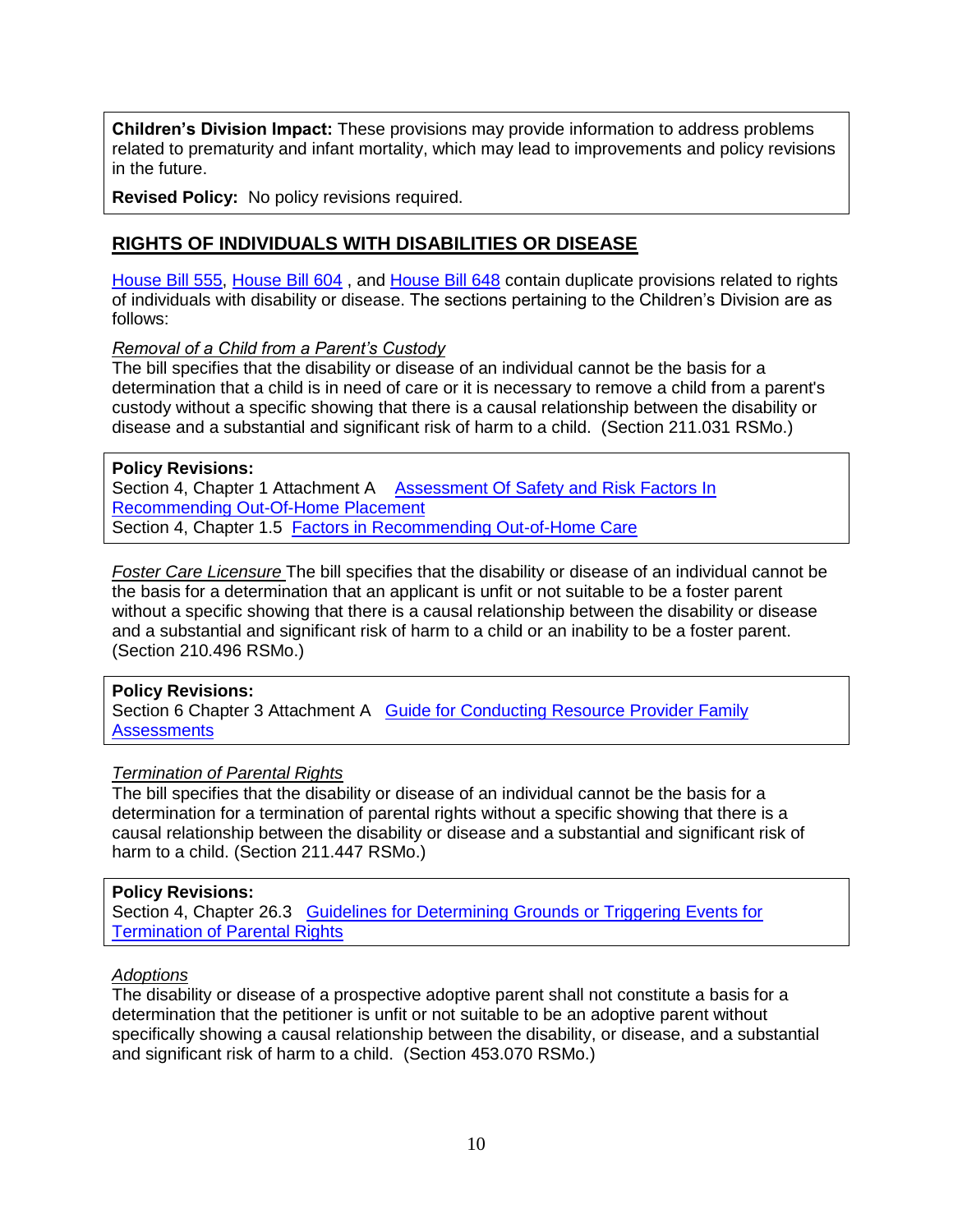**Policy Revisions:**  Section 6 Chapter 3 Attachment H [Guide for Conducting Adoptive Family Assessment Services](http://dss.mo.gov/cd/info/cwmanual/section6/ch3/sec6ch3attachh.htm)

**Children's Division Impact:** The changes to these sections provide assurances that determinations about the issuance, suspensions and revocation of foster care licensure; the removal of a child from a parent's custody; termination of parental rights; or the suitability of an individual to adopt a child is not made on the basis of an individual's disability or disease without showing a specific and causal relationship to substantial and significant risk of harm to a child.

# **HUMAN TRAFFICKING**

[House Bill 214](http://www.house.mo.gov/billsummary.aspx?bill=HB214&year=2011&code=R%20) changes various laws related to human trafficking. The sections pertaining to the Children's Division are as follows:

## *Establishment of Training and Protocols to Identify Victims of Human Trafficking*

This bill authorizes the Department of Public Safety to establish procedures for identifying victims of human trafficking and to establish training programs and protocols for agencies to educate officials and employees on state statutes and federal laws regulating human trafficking. (Section 566.223 RSMo.)

Such agencies may include state employees and contractors, including the Children's Division, juvenile courts, state law enforcement agencies, health care professionals, and runaway and homeless youth shelter administrators.

## *Requirement to Notify the DSS of Victims of Human Trafficking*

This bill requires any person from a law enforcement agency, a prosecuting attorney's office or circuit attorney's office to notify the Department of Social Services and, where applicable, juvenile justice authorities, if the individual encounters an individual who reasonably appears to be a victim of trafficking, in order that such agencies may determine whether the person may be eligible for state or federal services, programs, or assistance. (Section 566.223 RSMo.)

**Children's Division Impact:** Provisions requiring the Department of Public Safety to develop training and protocols for agencies will provide added resources for Children's Division staff to address human trafficking that comes to the Division's attention.

This legislation will promote multi-agency collaboration in addressing the problem of human trafficking through the development training curricula and protocols for victim identification, assessment and service referral.

It is assumed that alleged perpetrators in the majority of human trafficking incidents would not meet the care, custody or control criteria for a child abuse neglect investigation and would be handled as non-caretaker referrals. Those cases that do meet care, custody or control criteria would be screened according to child abuse or neglect criteria and if met would be handled as an investigation or a family assessment.

**Revised Policy:** No Division policy required at this time.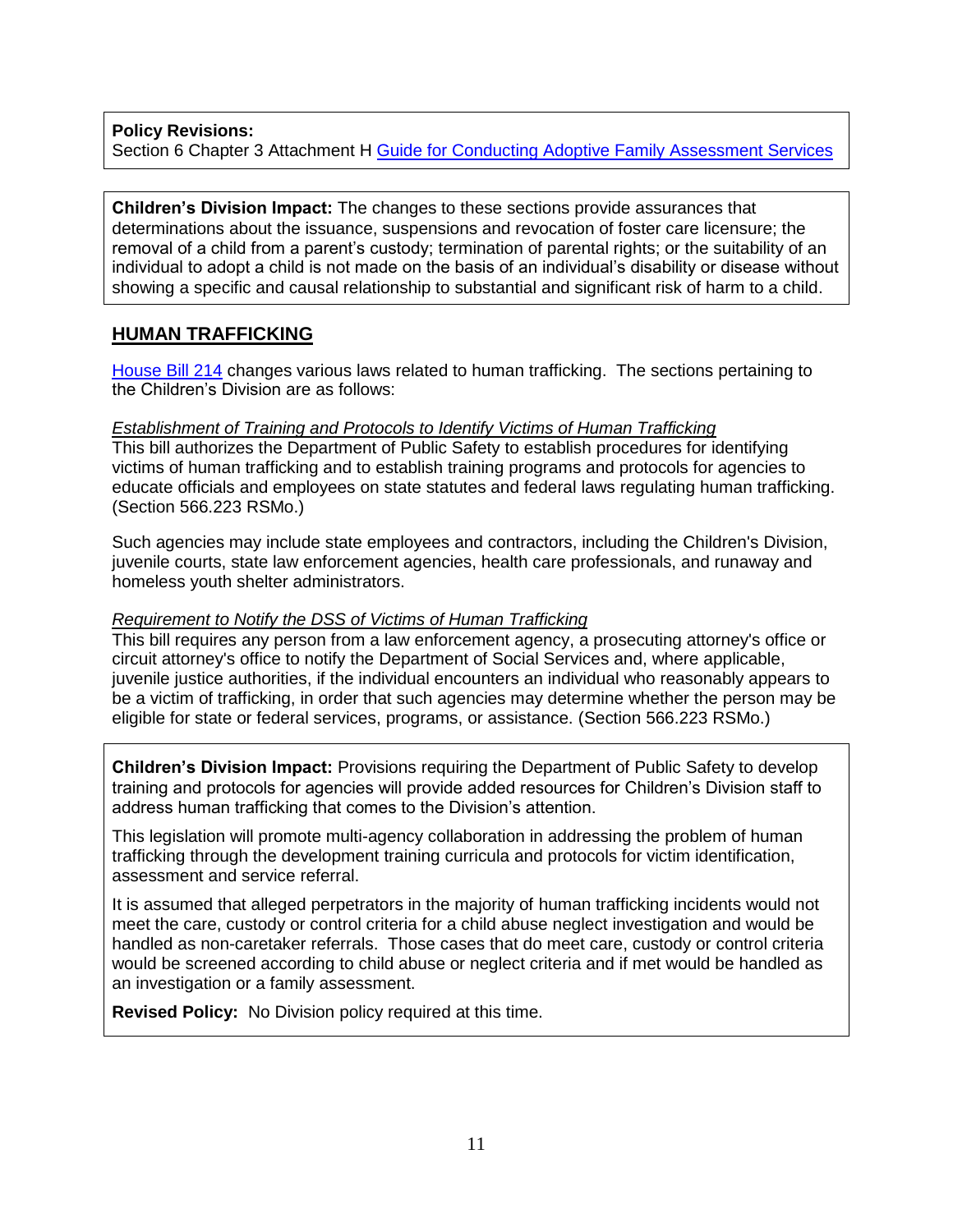# **DOMESTIC VIOLENCE**

[Senate Bill 320](http://www.senate.mo.gov/11info/BTS_Web/Bill.aspx?SessionType=R&BillPrefix=SB&BillSuffix=320) changes various laws related to domestic violence. The sections pertaining to the Children's Division of the Department of Social Services are as follows:

# *Ex parte and Full Orders of Protection for Respondents under the Age of 17*

The changes in this bill would generally make available protections against domestic violence provided by ex parte and full orders of protection, to respondents under the age of 17. (Sections 211.031 RSMo., 455.035 RSMo., 455.513 RSMo., and Section 455.800 RSMo.)

## *Juvenile Court Jurisdiction for Respondents under Age 17*

This bill also gives juvenile court jurisdiction for respondents under age 17 and requires the appointment of a guardian ad litem in such cases. (Section 455.035 RSMo.)

## *Confidentiality of the Juvenile Records*

This bill also addresses the confidentiality of the juvenile records and when such records may be open to inspection without a court order only to 1) the juvenile officer; 2) the officials at the child's school, law enforcement officials, prosecuting attorneys, or any person or agency having or proposed to provide care, custody, or control or to provide treatment of the child; and 3) a parent or guardian of or court appointed guardian ad litem for the child. (Section 455.800 RSMo.)

# *Domestic Violence Definitions*

This bill provides greater consistency in law related to adult and child orders of protection by modifying domestic violence related definitions and putting them in one definition section. (Sections 43.545 RSMo., 452.375 RSMo., 455.010 RSMo., 455.200 RSMo , 455.501 RSMo., 455.540 RSMo., and 527.290 RSMo.)

## *Include Stalking and Expands Conditions of Adult and Child Orders to Prohibit Communicating with the Petitioner.*

This bill provides that the grounds for issuing ex parte or full orders of protection for both adults and children include stalking and expands conditions of both adult and child orders to prohibit communicating with the petitioner. (Sections 455.010 RSMo., 455.035 RSMo., 455.516 RSMo., 455.520 RSMo.; 455.523 RSMo., and 453.538 RSMo.)

## *Repeated Violations of Adult Orders*

This bill provides enhanced penalties for violating child orders of protection as with repeated violations of adult orders. (Sections 455.085 RSMo. and 453.538 RSMo.)

## *Revises Entry into the Missouri Uniform Law Enforcement System ("MULES")*

This act requires service of orders of protection to be entered into the Missouri Uniform Law Enforcement System ("MULES") within 24 hours. Also, law enforcement agencies maintaining MULES shall include certain child custody and visitation information when entering an order of protection. (Sections 455.038 RSMo. and 455.040 RSMo.)

**Children's Division Impact:** The Children's Division does not anticipate a direct impact on Division policy or programs, however many changes in this bill will be beneficial to families with domestic violence issues, many of which may become involved with the Children's Division.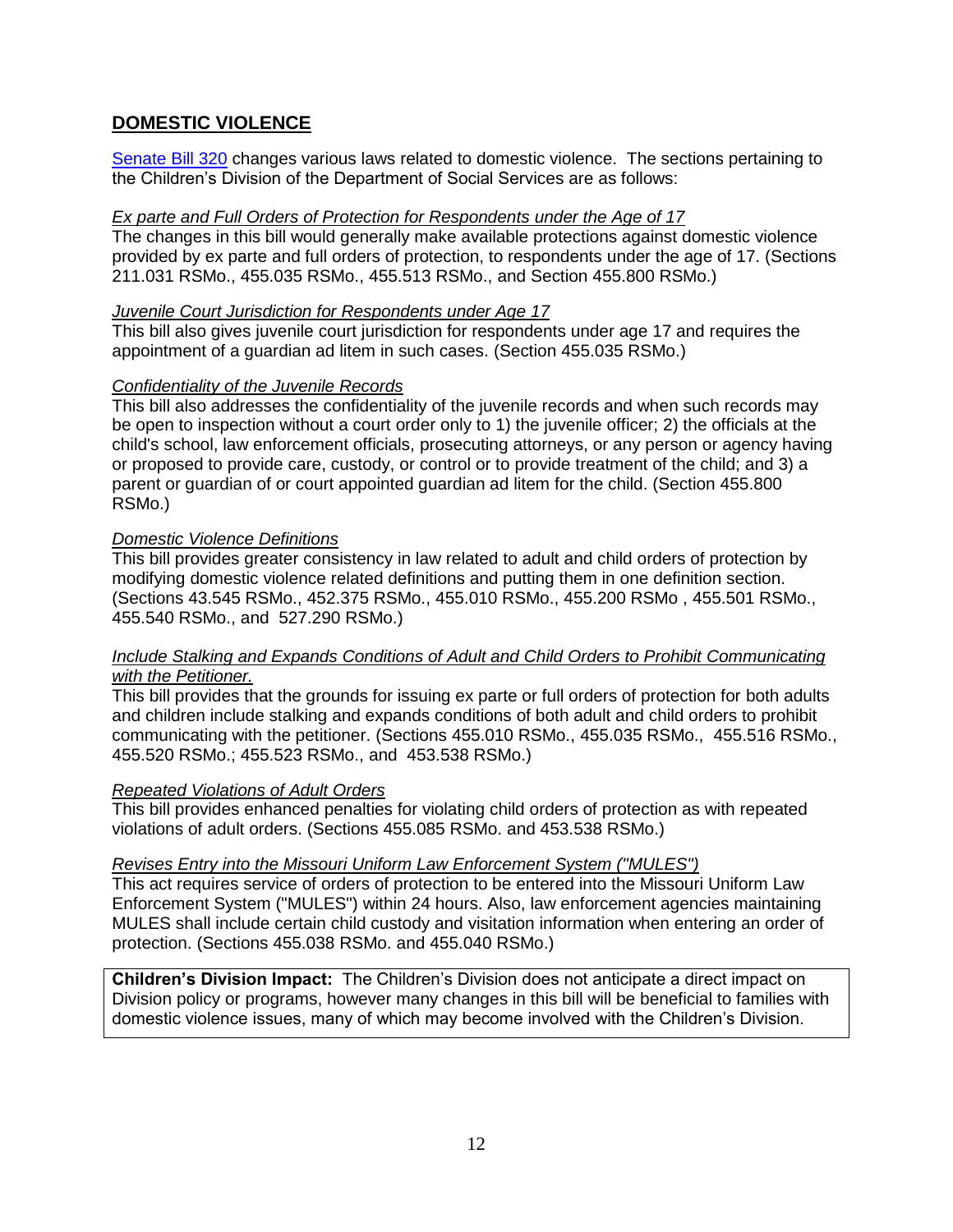Provisions in this bill would generally:

- Make available protections provided by exparte and full orders of protection to child victims of abuse and domestic violence.
- Create greater consistency and clarity in the terminology used and conditions which constitute violations of exparte and full orders of protection.
- Requirements to enter and update custody and visitation information into MULES will give law enforcement greater access to current custody and visitation information in the field, which will be helpful in assessing and addressing domestic violence situations. Although the Division does not anticipate a direct impact on Division policy or programs, we believe this bill enhances the tools available to assess and assure safety for adult and child victims of domestic violence.

**Revised Policy:**

Section 7, Chapter 24 [Domestic Violence](http://dss.mo.gov/cd/info/cwmanual/section7/ch1_33/sec7ch24.htm) Section 7 [Glossary](http://dss.mo.gov/cd/info/cwmanual/section7/glossary/d.htm)

# **TANF CHILD PROTECTION AND DRUG FREE HOME ACT**

[SB 73 and 47](http://www.house.mo.gov/billsummary.aspx?bill=HB73&year=2011&code=R) creates the "TANF Child Protection and Drug Free Home Act".

This bill requires the Department of Social Services to develop a program to screen applicants for or recipients of Temporary Assistance for Needy Families (TANF) Program benefits for whom the department has reasonable cause to believe, based on the screening, engages in the illegal use of a controlled substance.

- An applicant or recipient who tested positive for the illegal use of a controlled substance which has not been prescribed by a licensed health care provider or who refuses to submit to a test must, after an administrative hearing by the Department, be declared ineligible for TANF benefits for 3 years must be referred to an appropriate substance abuse treatment program approved by the Division of Alcohol and Drug Abuse within the Department of Mental Health.
- However, an applicant or recipient who, after being referred by the Department, enters and successfully completes a substance abuse treatment program and does not test positive for the illegal use of a controlled substance for 6 months from the date of entry into the program will continue to receive benefits while participating in the program.
- The Department may test these individuals for illegal drug use at random or set intervals, at the Department's discretion, after the initial 6 months; and if the individual tests positive a second time, he or she will be declared ineligible for TANF benefits for a period of 3 years from the date of the administrative hearing decision.

The case worker of an applicant or recipient is required to report or cause a report to be made to the Children's Division within the Department of Social Services of any suspected child abuse as a result of drug abuse when an applicant or recipient has tested positive for the illegal use of a controlled substance or has refused to be tested.

Any member of a household which includes a person, who has been declared ineligible for TANF benefits, if otherwise eligible, will continue to receive benefits as protective or vendor payments to a third-party payee. (Section 208.027 RSMo.)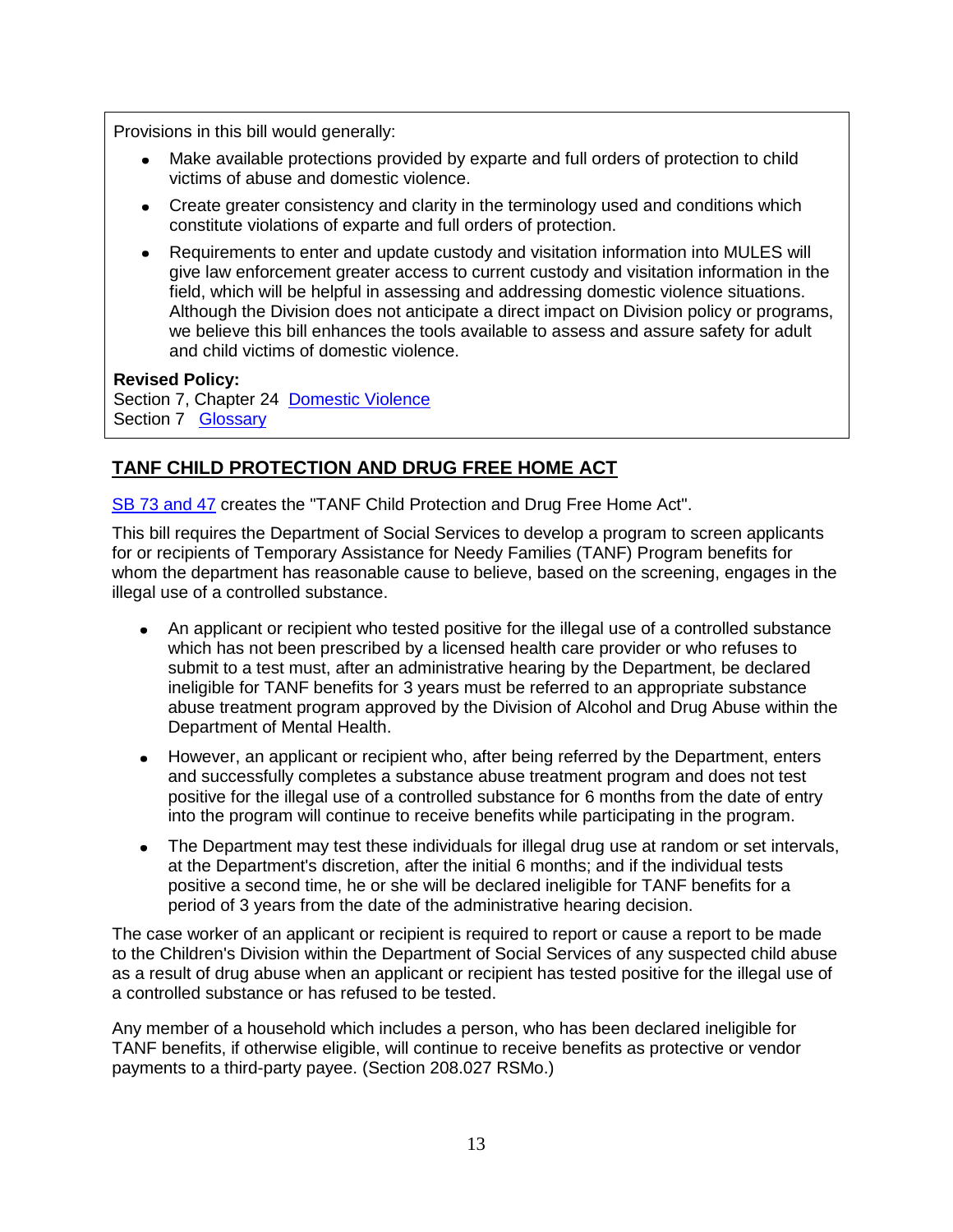**Children's Division Impact:** It is anticipated that this bill would result in additional reports being made to the Children's Division's child abuse/neglect hotline for screening as the result of mandated reports being made to the hotline for suspected child abuse as a result of drug abuse. The Children's Division would continue to follow the current screening process to determine if an investigation or an assessment is necessary to determine child abuse.

**Revised Policy:** The criteria for receiving reports or for screening will not change; therefore Children's Division policy revision is not required.

# **JUDICIAL PROCEDURES**

[House Bill 111](http://www.house.mo.gov/billsummary.aspx?bill=HB111&year=2011&code=R%20) changes the laws regarding judicial procedures including the following provisions:

# *Sexual Contact with a Student*

Currently, a person who works for or volunteers at a school commits the crime of sexual contact with a student while on public school property, a class D felony, if he or she has sexual contact with a student while on any public school property. The bill removes the requirement that the crime be committed while on public school property and adds an elected or appointed official of the school district to the list of individuals to whom the provision applies. (Section 566.086 RSMo.)

**Children's Division Impact:** This law expands protections to students from sexual contact by a school employee or volunteer at a school.

**Policy Revision:** No Division policy revision required.

# *Sexual Offenders*

Currently, any person who, since July 1, 1979, has pled guilty or nolo contendere to (no contest), been convicted of, or been found guilty of certain specified sexual offenses is prohibited from residing within 1,000 feet of certain public schools, private schools, or child care facilities. The bill specifies that a child care facility includes any licensed child care facility or any facility which is exempt from licensure but subject to state fire, safety, health, and sanitation inspections and holds itself out to be a child care facility. (Sections 566.147 RSMo. and 589.040 RSMo.)

The bill also requires a person incarcerated for a sexual assault offense to successfully complete the treatment, education, and rehabilitation program provided by the Department of Corrections prior to being eligible for parole or conditional release.

**Children's Division Impact:** This bill extends protections provided to prohibit sexual offenders from residing near licensed daycare facilities to those that are exempt from being licensed and provides further assurance that sexual offenders complete treatment.

**Policy Revision:** These provisions will not require revision of Division policy.

# **CHILD ABUSE PREVENTION**

# *April is "Child Abuse Prevention Month"*

[House Bill 749](http://www.house.mo.gov/billsummary.aspx?bill=HB749&year=2011&code=R%20) designates the month of April as "Child Abuse Prevention Month" in the state of Missouri. The citizens of Missouri are encouraged to observe the month with appropriate activities and events to increase awareness of the prevalence and warning signs of child abuse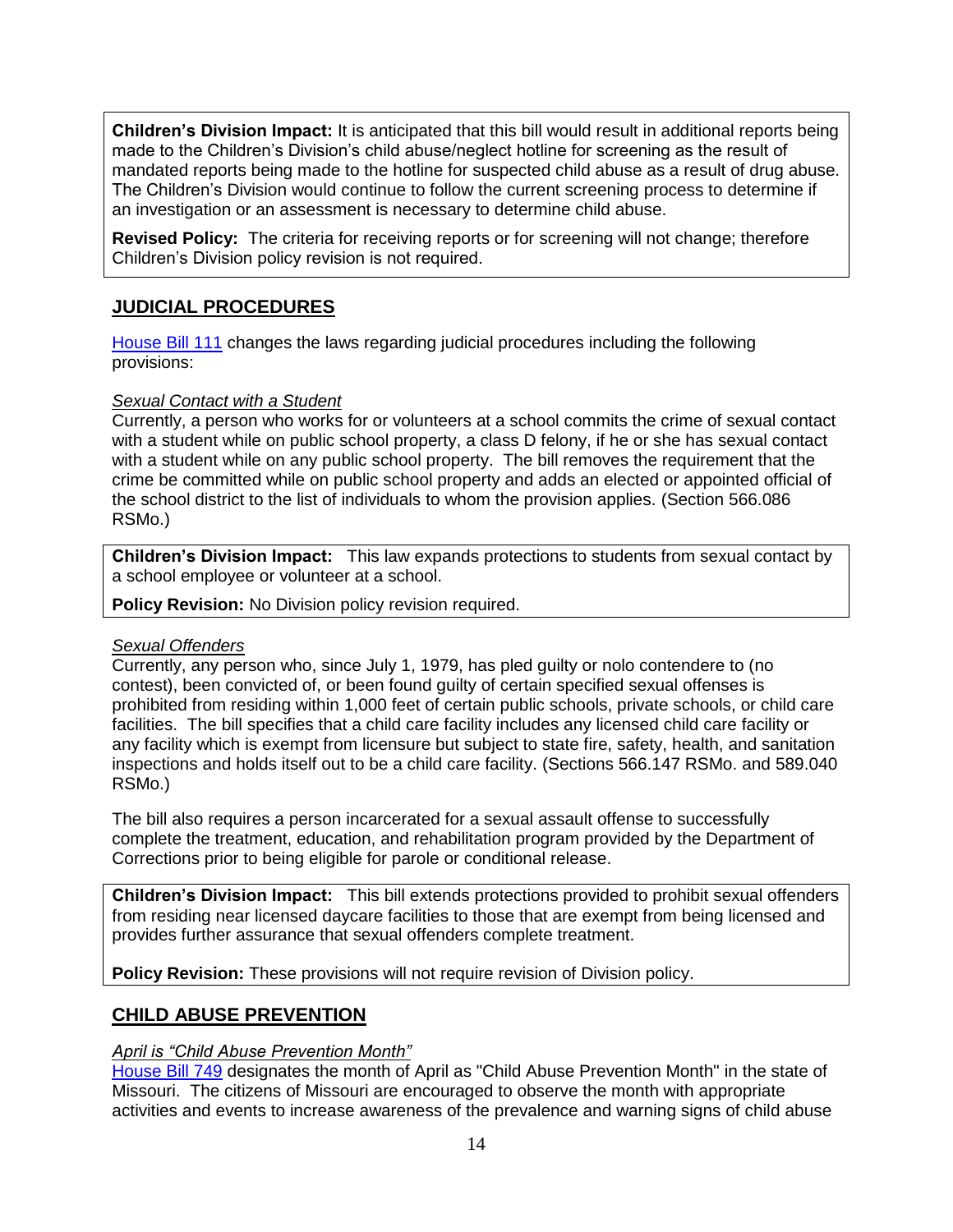and the prevention methods and measures available to reduce the incidence of child abuse in this state. (Section 9.173 RSMo.)

## *"Blue Ribbon" Official State Symbol for Child Abuse Prevention*

The bill also designates the "blue ribbon" as the official state symbol for child abuse prevention. (Section 10.185 RSMo.)

**Children's Division Impact:** No direct impact on the Children's Division, however this legislation would bring focus and awareness to child abuse prevention during the month of April.

**Policy Revision:** No Division policy revision is required.

# **NECESSARY ACTION**

- 1. Review this memorandum with all Children's Division staff.
- *2.* Review revised Child Welfare Manual chapters referenced above.
- 3. All questions should be cleared through normal supervisory channels and directed to:

## **For questions regarding the memorandum:**

| <b>PDS CONTACT</b>            | <b>PROGRAM MANAGER</b>  |
|-------------------------------|-------------------------|
| Randall McDermit              | Amy L. Martin           |
| (573) 751-8932                | $(573) 751-4920$        |
| Randall.D.McDermit@dss.mo.gov | Amy.L.Martin@dss.mo.gov |

## **For questions regarding the Adoption Records Policy:**

| <b>PDS CONTACT</b>       | <b>PROGRAM MANAGER</b>  |
|--------------------------|-------------------------|
| Sarah Bashore            | Amy L. Martin           |
| $(573) 751 - 0311$       | $(573) 751 - 4920$      |
| Sarah.Bashore@dss.mo.gov | Amy.L.Martin@dss.mo.gov |

## **For questions regarding the Foster Care Policy:**

| <b>PDS CONTACT</b>           | <b>PROGRAM MANAGER</b>   |
|------------------------------|--------------------------|
| <b>Christy Collins</b>       | Dena Driver              |
| (573) 751-9603               | (573) 522-5062           |
| Christy.M.Collins@dss.mo.gov | Dena.D.Driver@dss.mo.gov |

## **For questions regarding the CA/N Policy and the SB 54 Review Process:**

| <b>PDS CONTACT</b>           | <b>PROGRAM MANAGER</b>   |
|------------------------------|--------------------------|
| Scott Montgomery             | Dena Driver              |
| (573) 751-8932               | (573) 522-5062           |
| Scott.B.Mongomery@dss.mo.gov | Dena.D.Driver@dss.mo.gov |